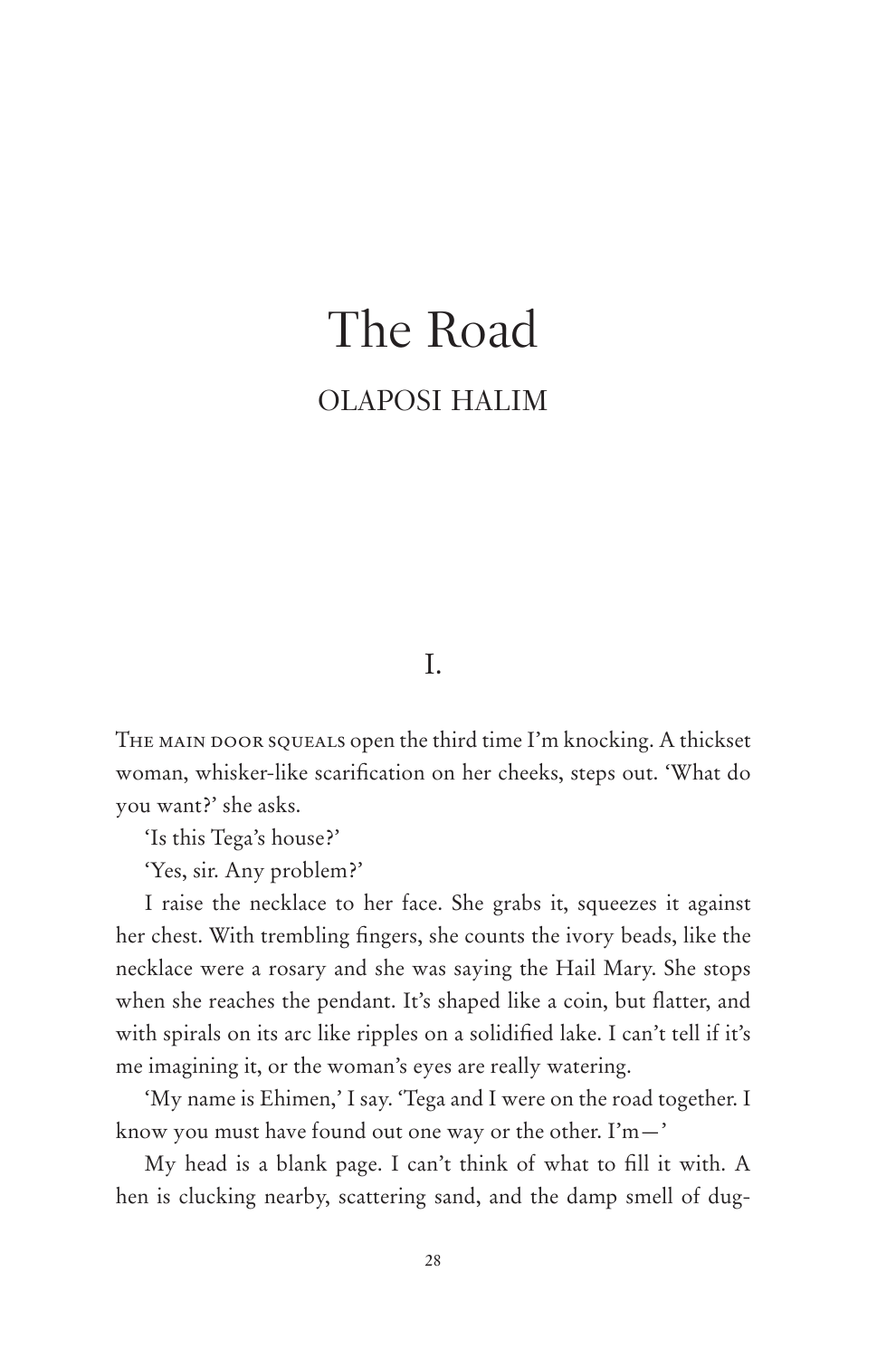up soil is thick in the air. The woman doesn't cry, like I'd expected. Perhaps she's cried so much that there are no more tears in her eyes. Or she's like my mother, who, despite the indiscriminate punches of reality, still clings to the illusion of divine favour – a phenomenon that excludes her and hers from danger simply because she believes in God and Jesus. A prophet had probably held a mirror to this woman's face and she'd seen Tega alive. She'd nodded to the prophet's incantations, her knees sore from kneeling, her throat sore from screaming, her faith burning brighter with every prayer session. But now, standing face-to face with the truth, she sighs, tucks the necklace into her jeans pocket, and motions for me to come in.

'Are you—' I begin.

'I'm Tega's wife. Ejiro.'

It hits me. *Tega's wife*. I turn away, and my eyes settle on a child beside the fridge who is arranging pencils and crayons in overlapping triangles. She instantly reminds me of Tega, with the fan blade ears and the narrow, pointy face. I squat beside her, touch her ribbon, but she doesn't stop to look at me. It seems my intended interruption buoys her even. When she runs out of material, she scatters the triangles and starts all over again. There's something mechanical about her movements; they remind me of the broomstick animations my nieces used to watch every Saturday night.

'Eguono,' Ejiro says, returning with a Coke. 'My daughter.'

'And Tega's?'

'Are you thinking I hawked myself around to get her?'

I shuffle to the sofa, feeling drenched to the bones. There's a glittering brown stain on the wall opposite. It looks like dried-up honey. I fixate on it while cracking my knuckles.

'Don't mind me.' Her voice is low and small. 'I just—'

'Eguono is so talented.'

'But she's strange, right?'

'No. Not at all. Why?'

'She has autism. I don't know, she just doesn't fit anywhere.' 'She's lovely.'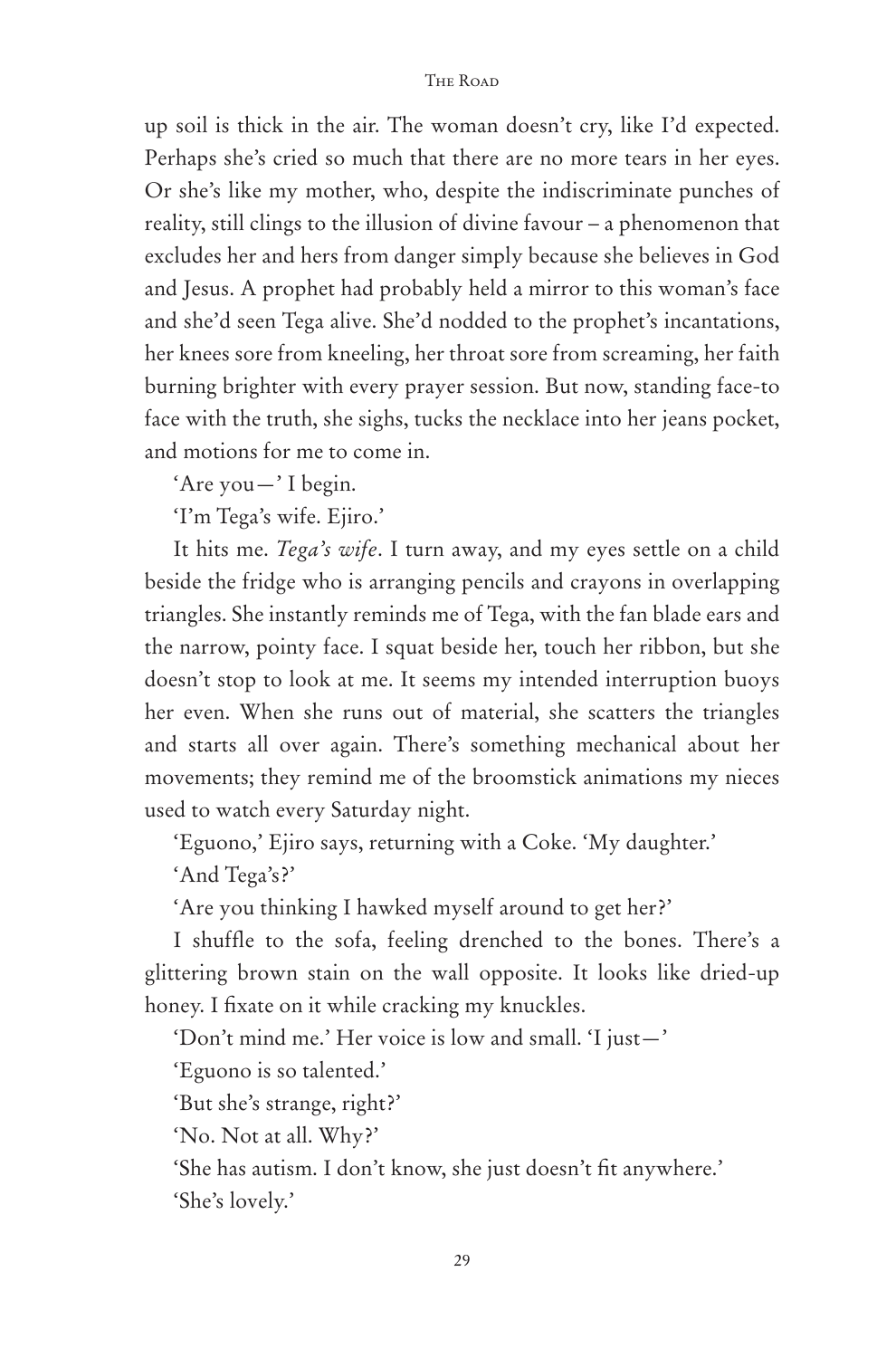'You know what autism means?'

'I did neurology in school. Speech and behavioural therapy.'

'You read Neurology?'

'Linguistics.'

Ejiro smiles, revealing pebble-smooth teeth. Her hair is bound up in a doughnut-shaped bun, two strands straying off, touching her left eyebrow whenever she blinks. The paisley shirt hugs her body like a skin. The first three buttons are undone, and the lacy tops of her bra peek out. Did Tega ever peer in there? Did he ever unbutton her, grip her backside, press himself against her and let out an animalistic growl?

In a corner of my mind, he is kissing her, mumbling words even he couldn't understand, and I feel betrayed. He never told me he had a family. But here I am five years later, confronted by a wife and a daughter, both flung at me like lethal accusations. The drive to talk about his death ebbs away, leaving bloated fury in me, and I imagine an alternate world in which I dug a hole in the desert and buried Tega's necklace and other memories.

## II.

I met Tega at the camp in Sokoto, as we waited for a bus. The bus would arrive when those in Niger confirmed the road was clear. We slept on the cold floor, rose every morning to the muezzin's calls to prayers, munched caked bread and shrivelled groundnuts, listened all day to Abdul's sermons.

'Remember you are all brothers and sisters,' Abdul repeated. 'Always look out for each other. Even when you reach Europe, don't ever forget that. No one should ever take off his or her charm. Remember what Baba said, that even though he's bathed you all, taking off the charm could be dangerous.'

On the eve of our departure, Razzman inspected us and discovered Tega wasn't wearing his amulet.

'What's wrong wiyyu, mehn?' Razzman said. 'You wan' die?'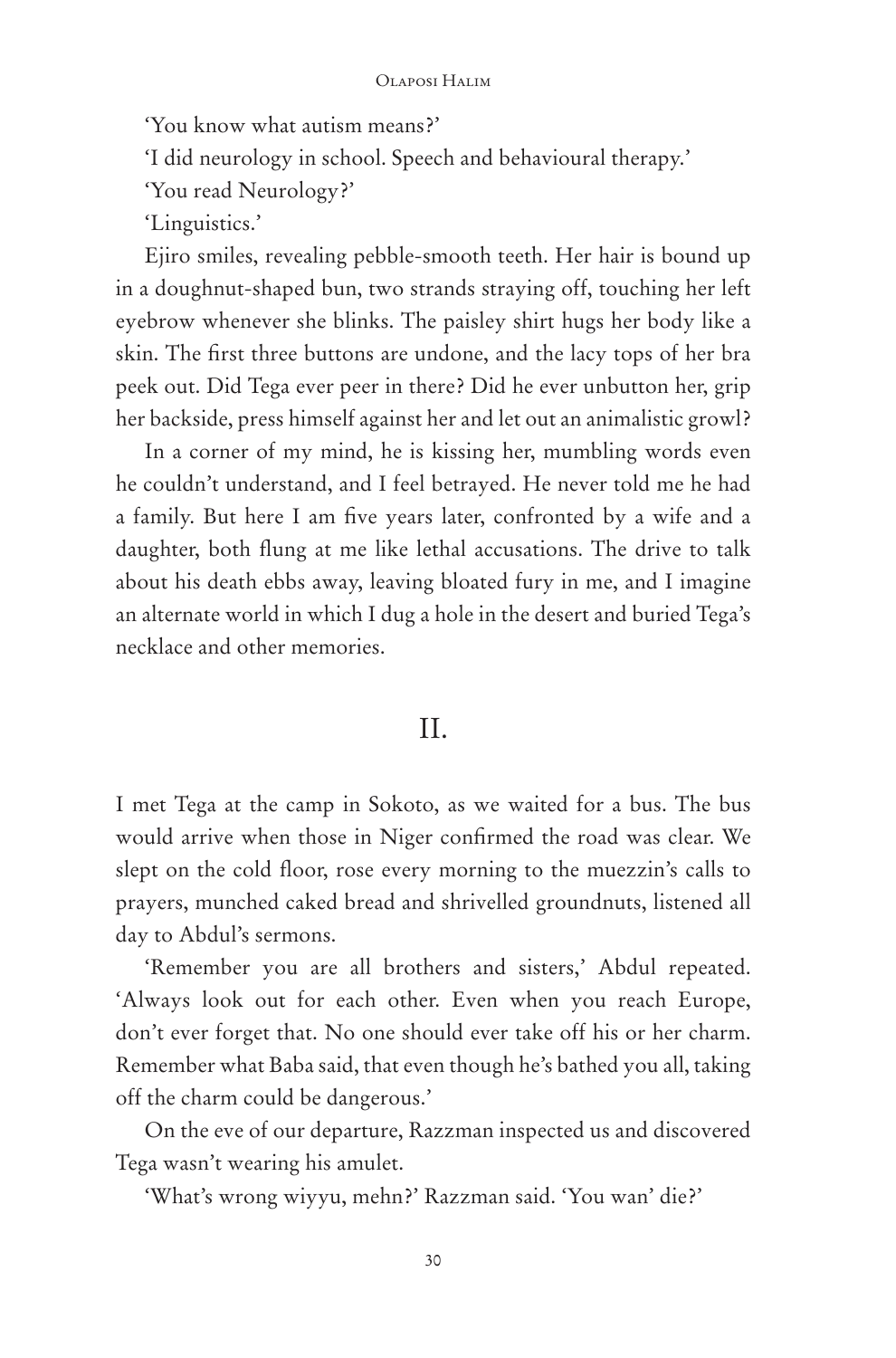'I don't like that thing,' Tega said. 'It's smelling like blood.'

'Bombaclaat! So whadda fuck do you like?'

Tega lifted the pendant of his necklace.

'And whodda fuck gave this shit to you, mehn?'

'My father.'

'I see. Yo poppy a fucking seer too?'

'No. But this is a cowrie here. Isn't it the same cowrie that the Baba uses?'

'Know what? Fuck you. I ain't gat time for fellas destined to die.'

Tega shrugged and continued to toss his rubber seed. I sat in the shadow, fiddling with my cigarette. The Baba was a stout man, naked save for a red loincloth, and chalk patterns on his body, dancing round clay pots in a dense palm oil plantation in Benin City. He mumbled, spat and threw a handful of cowries in the air. Thirteen of the cowries ran along the line he'd drawn, and five strayed. 'Out of the eighteen of you,' he announced, 'only thirteen shall go and reach there safely. The road is not good for the remaining five.'

We queued up, and Baba tossed a cowrie at our feet each to ascertain the unfortunate five. My own cowrie fell along the line. He was able to fish out the five even before he got to ten. One of them, a woman with the girth of an overstuffed pillow, stormed off, raving, 'I know this is my stepmother's handiwork, but I will break her wings tonight!' The others were advised to go appease their guardian angels and try again next year. I didn't see Tega then because he was in the fifth batch, two batches after mine.

All the batches united here in Sokoto. So there was where I first saw him, Tega, taciturn and well-built, twiddling his necklace, ducking as though from overhead bullets. I followed him when he went outside, sat with him on the railing. He lit a cigarette and continued to toss his rubber seed.

'Rothmans,' I said. 'Nice. That's my brand, too.'

He held out the packet. I pulled out a stick.

'You have a lighter?'

That was the first thing Tega said to me. And the last.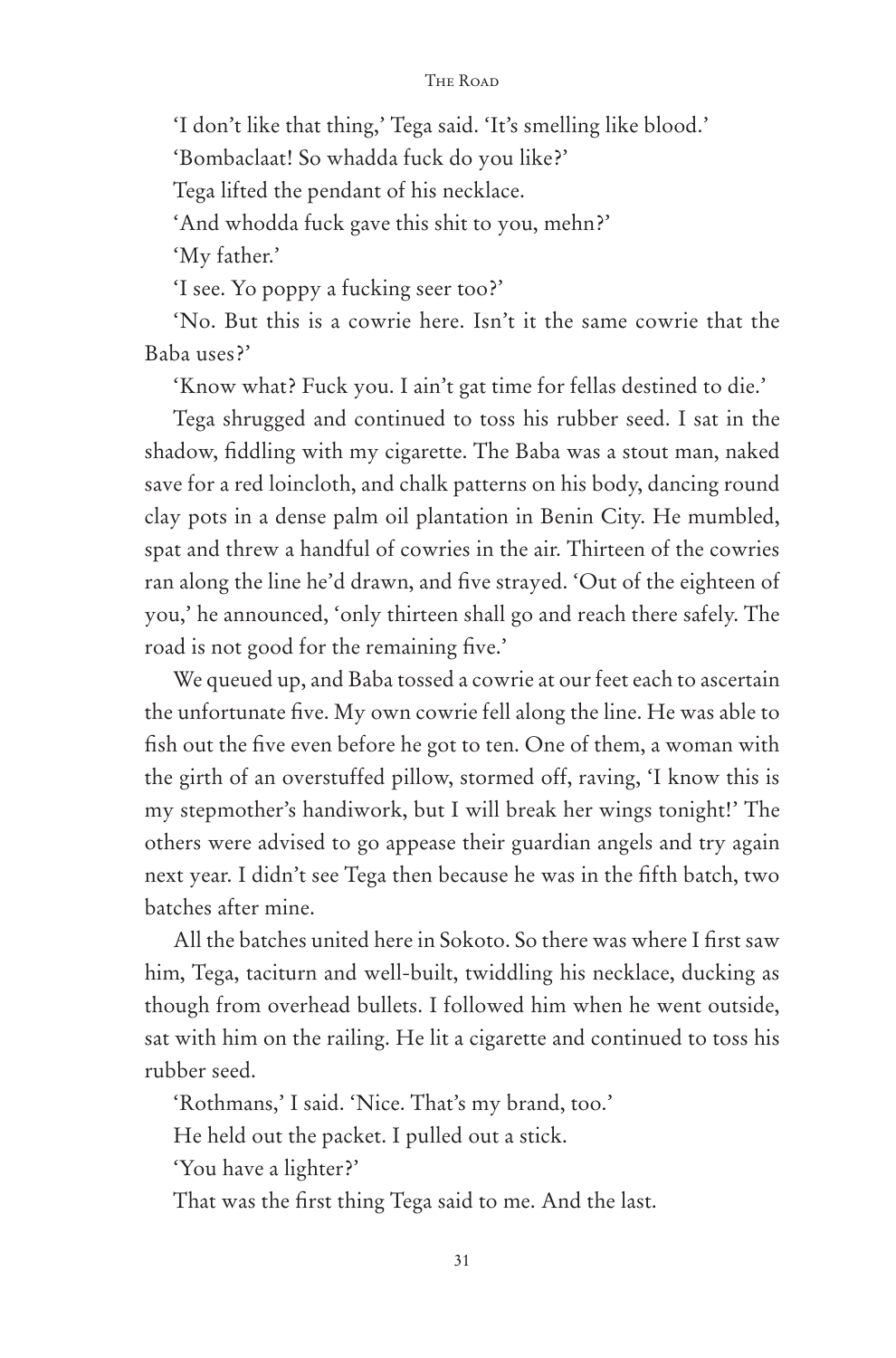### III.

I'm alone in the parlour, flipping through the album Ejiro handed me to pass time while she makes breakfast. The first photo is of Tega's mother. She has that mole on her nose that Tega told me about. I close my eyes, to imagine the fires engulfing her, rippling her clothes, muffling her wails and stuffing smoke into her mouth, and I am nauseous and turn the page. The second photo is of his father. He is grey-haired, dressed in a red lace and the traditional Urhobo hat. Although the hat casts a shade over parts of his face, I spot the bad eye. It puffs out like a tennis ball buried in pleated skin, with a tiny yellow opening shining like glass.

Ejiro has made banga rice, served with snail stew. She feeds Eguono. Crumbs fall from her mouth and roll down the table. 'She can't do it herself,' Ejiro says. 'She's nine now and she still can't do things.'

She points to a glass of water just in front of Eguono, nudging her to take it, but Eguono isn't even looking at her let alone reaching for the water. She remains sheathed in silence, swaying left and right, staring ahead like an old woman re-assessing her maiden years.

'This therapy thing is taking much time and money,' Ejiro says, and lifts the water to Eguono's lips. The girl empties the cup in two loud gulps.

'Wow.'

'Did Tega tell you about her?'

'He never mentioned he had a wife even.'

She sighs, and after wiping Eguono's mouth, she jabs her spoon into her plate of rice. The wall clock ticks in the silence: five minutes, then six, then seven. Ejiro doesn't lift the spoon to her mouth.

### IV.

From Sokoto, our throng of buses reached Agadez, a town in Niger, on the cusp of the Sahara, from where we'd reach Italy in a month, as Mahmoud the smuggler assured us. Mahmoud's face was always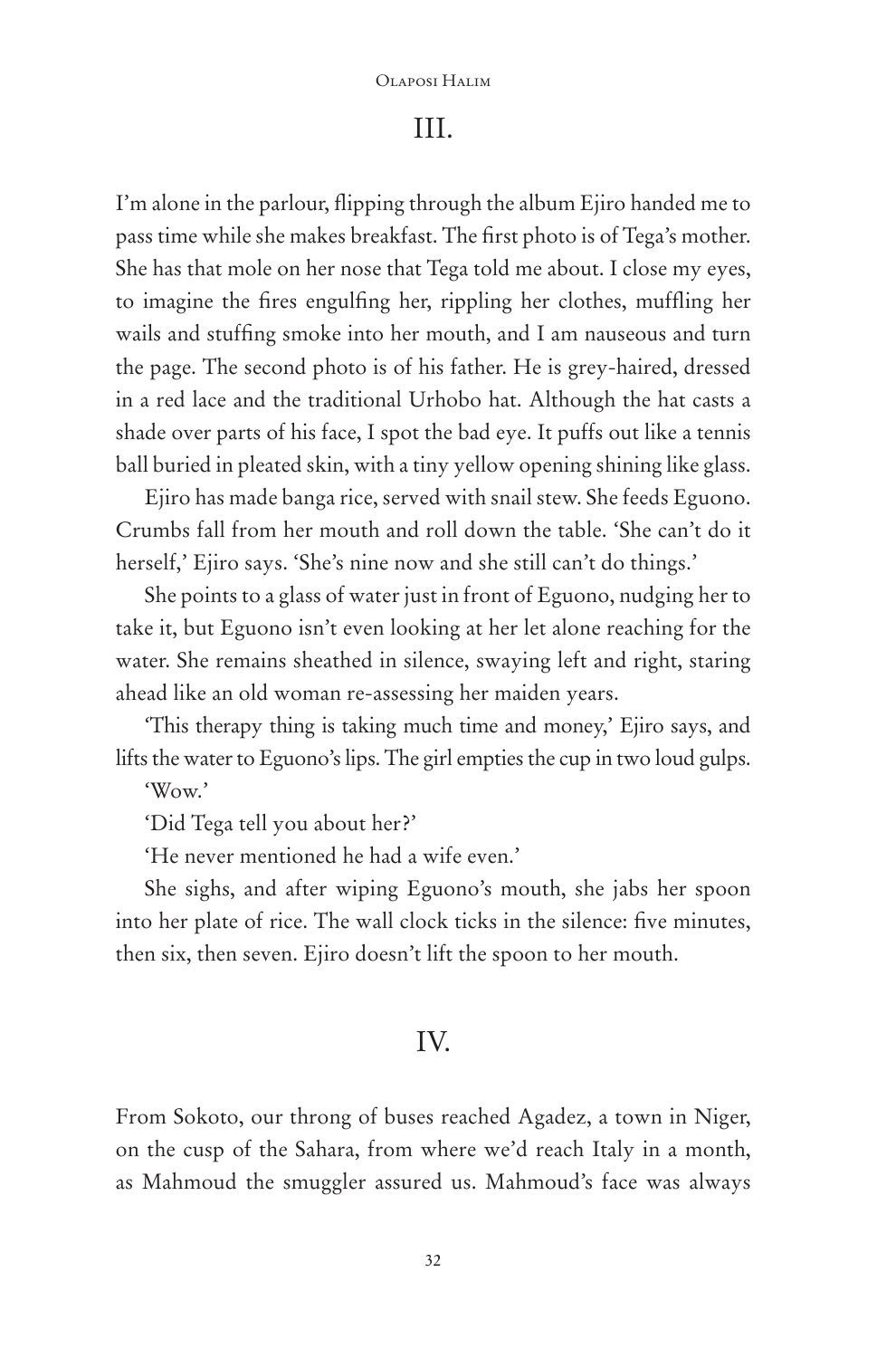framed in a dusty turban. He had a habit of poking the spaces between his teeth, even if there was nothing lodged in there. He spoke fluent French and pathetic English. He warned us to remain in the compound because he wouldn't move a finger if any of us got arrested. The 200,000 CFA we paid barely covered the camp owners and the police and the soldiers and the smugglers. From that money, he'd take his meagre share, and what would now be left? He called meagre *migra,* and mischievous ladies made him repeat the word until he realised they were mocking him.

Mahmoud always talked longer when he switched to French. The Nigerien women, sharp-boned and quiet, listened, breathless. Tega took my hand and we sneaked out, sure that others in the compound had all gone to bed.

The streets were wide, the buildings all cowering squares of grey mud protected by graffitied walls. Tiny lights stood in the distance like fireflies trapped in mist. And the dry air rustled, its smells sharp and crusty. Tega and I leaned against a wall in the compound. Here, you could see the minaret of the mosque pierce the night sky, the sticks around it like bristles. We smoked and talked about the burdens that Tega had borne alone for years.

'I saw my father burning in my dreams,' he said one night. 'And then I knew.'

'Knew what?' I asked him.

'That I had to do something before anything happened. Like, trying to change how I feel about boys. I really wanted to give him grandchildren, being his only son, but—'

'But?'

He was silent.

The next night, he seemed to be in a chatty mood. He told me how, in a bid to change his orientation so he could have grandchildren for his father, he blinded the man's eye. The witchdoctor he consulted asked for a thousand naira and an orange-headed lizard's tongue. One was running up the wall one afternoon. His father was lying on the veranda, fanning himself. When the lizard came close, Tega released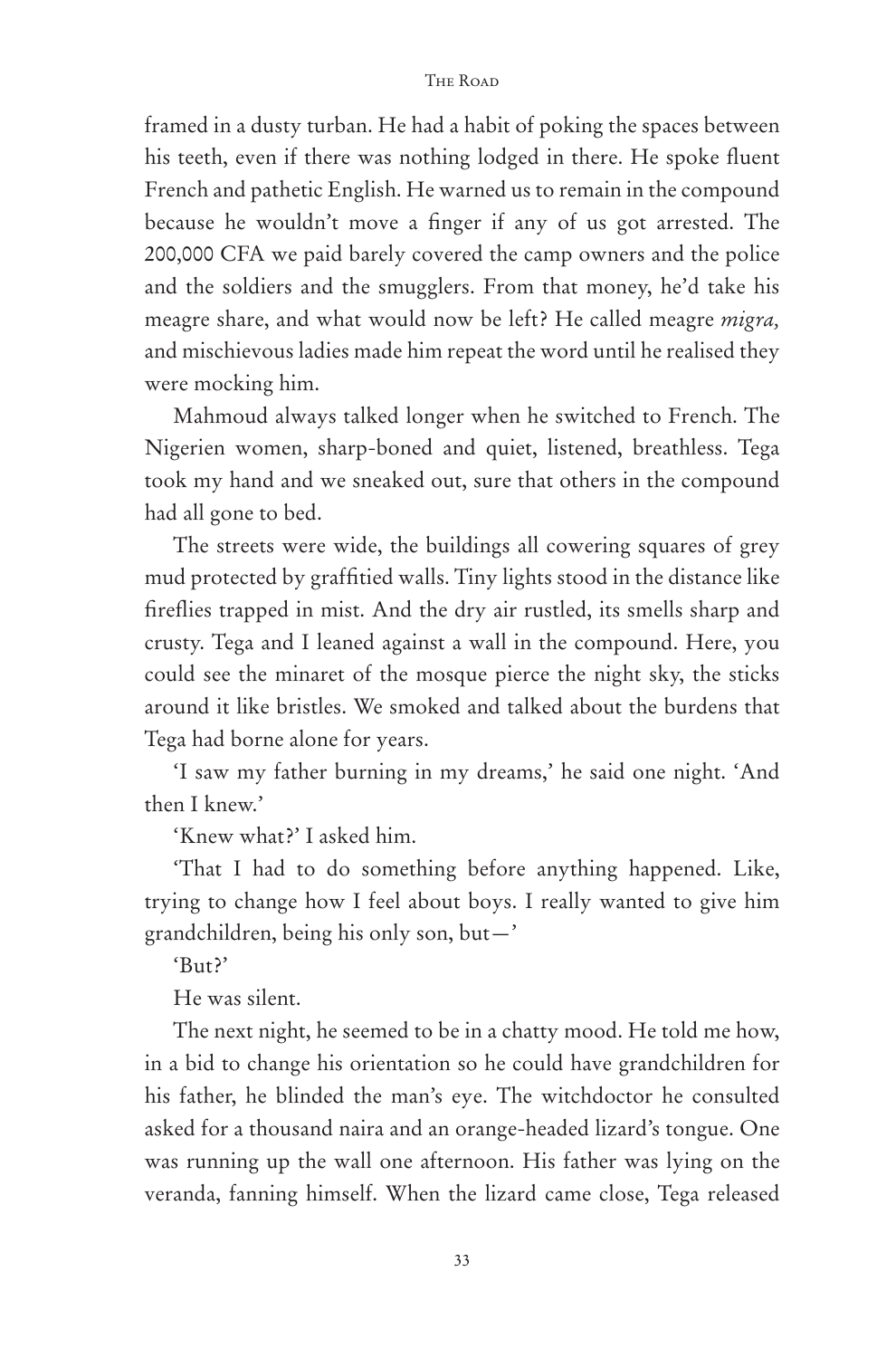the pebble from his catapult, but instead of smashing its head, it slung into his father's eye and water and blood ran along the weaves of the raffia mat.

Tega bit his lips and started to cry.

'It's okay.' I rubbed his shoulder. 'It's okay.'

He looked sideways. There was no one in sight, just the two of us under the moon, inside the semicircle of impoverished trees and huts. He leaned against me, his breath slowing down, his twitchy hands relaxing. He was humming Celine Dion's 'I'm Alive'. I joined, even though my voice was raspy and almost ruined everything. We swayed. We moved our shoulders up and down. We dared to raise our voices. We chuckled.

'I've never said I love you to anyone,' he said.

'Of course. I guess we weren't taught to—'

He touched his lips to mine. I wrapped my arms around his shoulders. We remained like that for a long time, before he broke into tears again and I had to hold his chin in my palm. He was bigger and stronger than me, but in that moment, he felt so fragile, like an electric bulb rolling down a staircase of gravel. Asides my mother – whose faith, when thrashed by reality, could immediately pull her into depression – I'd never felt a ridiculous need to protect anyone else from the world. But here I was, holding Tega's chin, his beard tickling my skin; here I was hating his mother for burning, hating his father for lying on the mat that particular day, hating God for not finding him someone he could tell he loved, hating myself for not finding him earlier, when he was still ankle-deep in the quicksand of misery, when it would have been easier to pull him out.

'I'm here now,' I said. *Nothing will happen to you anymore.* My eyes began to cloud, but the tears wouldn't come. Tega took my hand and squeezed lightly, then he laced his fingers into mine. *I'm here, too*, he was saying. It was a language we'd created and developed without knowing it, a language too sacred to rely on mortal words.

'I love you,' I said. It felt like chalk on my tongue; like Tega, no one had ever said the words to me, neither had I told anyone.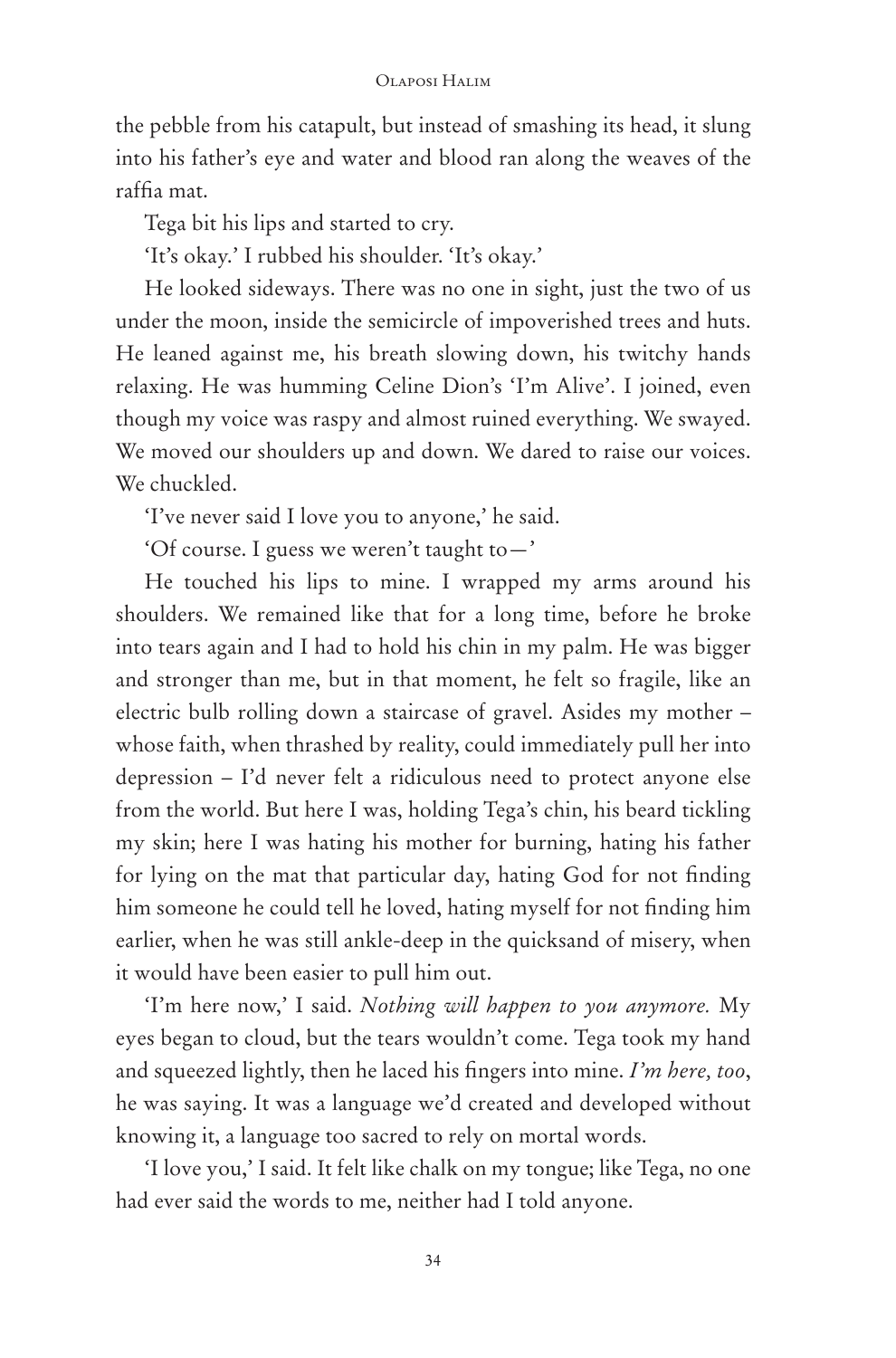'I love you, too!'

Then we were singing louder. P-Square's 'I Love U'. I was drumming with my fingers; he was tapping a foot on a pile of planks. A door creaked open among the silhouetted huts. A beam of light shone in our direction. Someone threw spluttery Arabic and eased the door back onto its frame. *We didn't stop. We couldn't stop. I love you, I love you, I love you, I love you, you're the man of my dreams, the personal person for me.*

Next night, I told him about myself, about my degree in Linguistics, about scrubbing floors for four years and finally deciding to try Europe. I talked about my mother, petite and prim, with cone-shaped jawbones, my mother who sprayed the house with anointing oil and whipped at invisible witches every 12 am, my mother who swept the veranda until the tiles squealed under her feet.

Tega spoke of his mother with clenched fists, with a shaky voice. She died in the 1998 pipeline explosion in Jesse. He was ten then, and his dada, decorated with cowries, hugged the nape of his neck. That morning, he'd not stop fuming until his father let him accompany his mother to fetch the petrol. Clusters of men and women elbowed each other off with their bowls and jerry-cans, and his mother made him sit further away because the smell was strong. The pipeline exploded when he went to urinate. Tega claimed he saw his mother in the fire trying to escape, but her hair was already alight and her clothes were shredding and her eyes were melting into ember-red sockets.

Now, his voice was breaking. There were sparkles of tears in his eyes. I took his hand, squeezed, tickled his palm. He was still heaving, ready to burst. When I cupped his ear and whispered, 'Remember, I love you, before you start crying,' his face crinkled up and he started to laugh. 'Me, too,' he said. We collapsed on each other, giggling.

### V.

After breakfast, Eguono sprawls on the floor and starts to draw. The album is open in front of her. Tega's pictures are on both pages. On the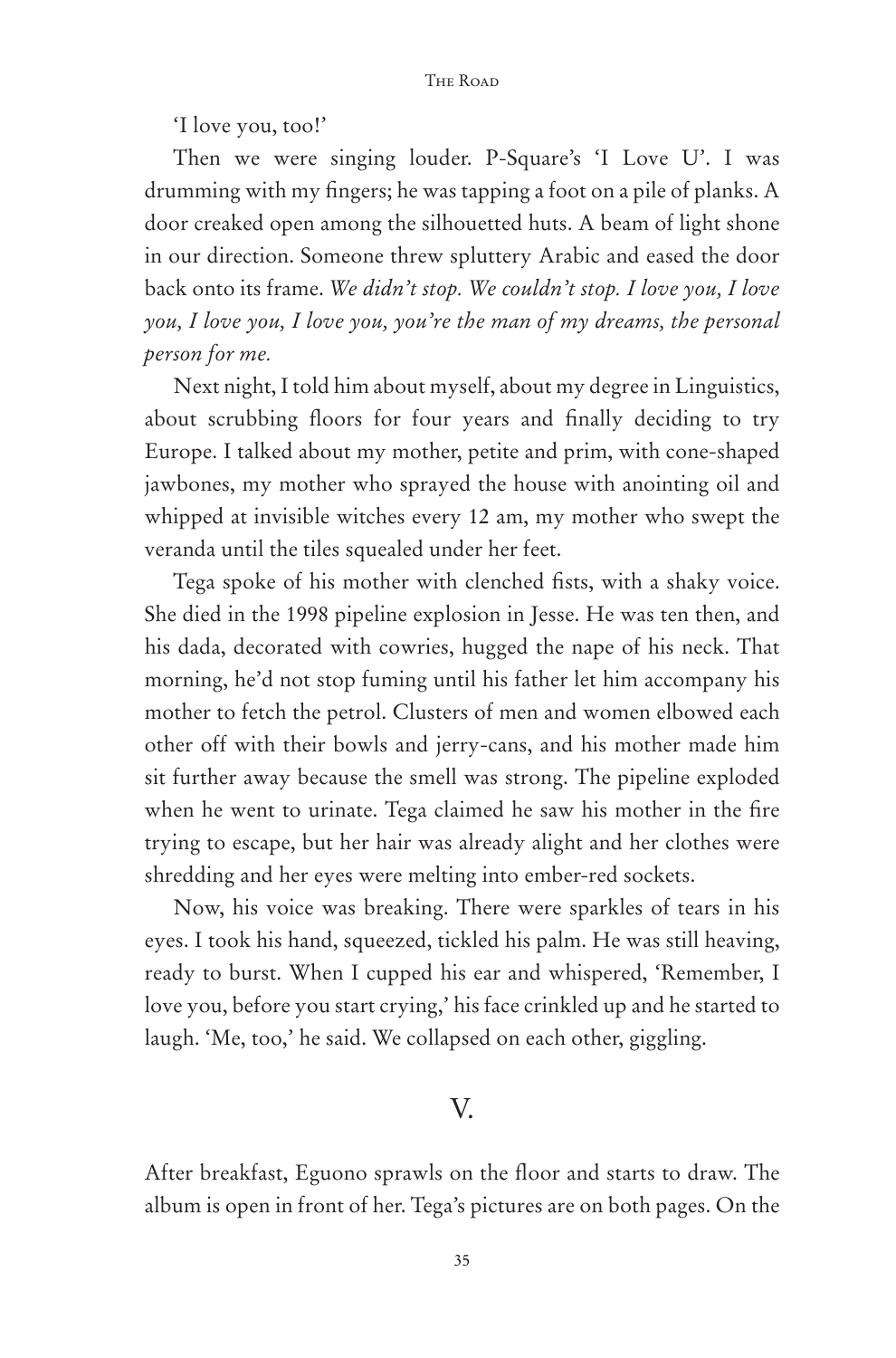left, he is holding a ball to his belly and laughing hard. The veins on his neck stand out in protest. It hurts that I will never know why he was this happy, or who made him laugh, or every moment like this when he briefly forgot who he was and laughed. The photographer had cut out someone else from the picture, leaving the blur of what seems like an arm in motion.

Ejiro turns on the TV. A rain of static, speckled with distorted images, rattles on the screen. The TV comes to its senses after some smacking and knob-twisting. On the screen are women dressed in white, dancing around a figurine by a river. The wind ruffles the cattails at the other side of the river. Add an ominous background song, slowmotion effects and vignettes, it would look a great Nollywood horror scene. Ejiro squints at the TV as though taken aback, not understanding why she'd turned it on in the first place.

'Did you people honour him, like a wake or something?'

'His uncle insists he'll come back,' she says. 'Five years have passed and you're still waiting for your nephew as if you merely sent him to buy Maggi next door.'

'Wow.'

'That's it, jare.'

'I'm so sorry, Ejiro.'

'Eguono can hear us.' Her voice is low. 'She doesn't know her father is dead. We can talk in Tega's room, if you don't mind. She can't come there because she'd think it's still locked.'

The walls of Tega's room are covered in dog-eared Ronaldo posters. His FIFA ball, the one he's holding in one of his pictures, lies deflated under the table. Ejiro dips a rag in water and cleans the posters while telling me about Ogaga, Tega's best friend, the one who planted the Europe-by-road idea in Tega's mind.

### VI.

Tega's eyes watered whenever he talked about Ogaga. He mentioned his name in whispers, as though scared of hearing himself mention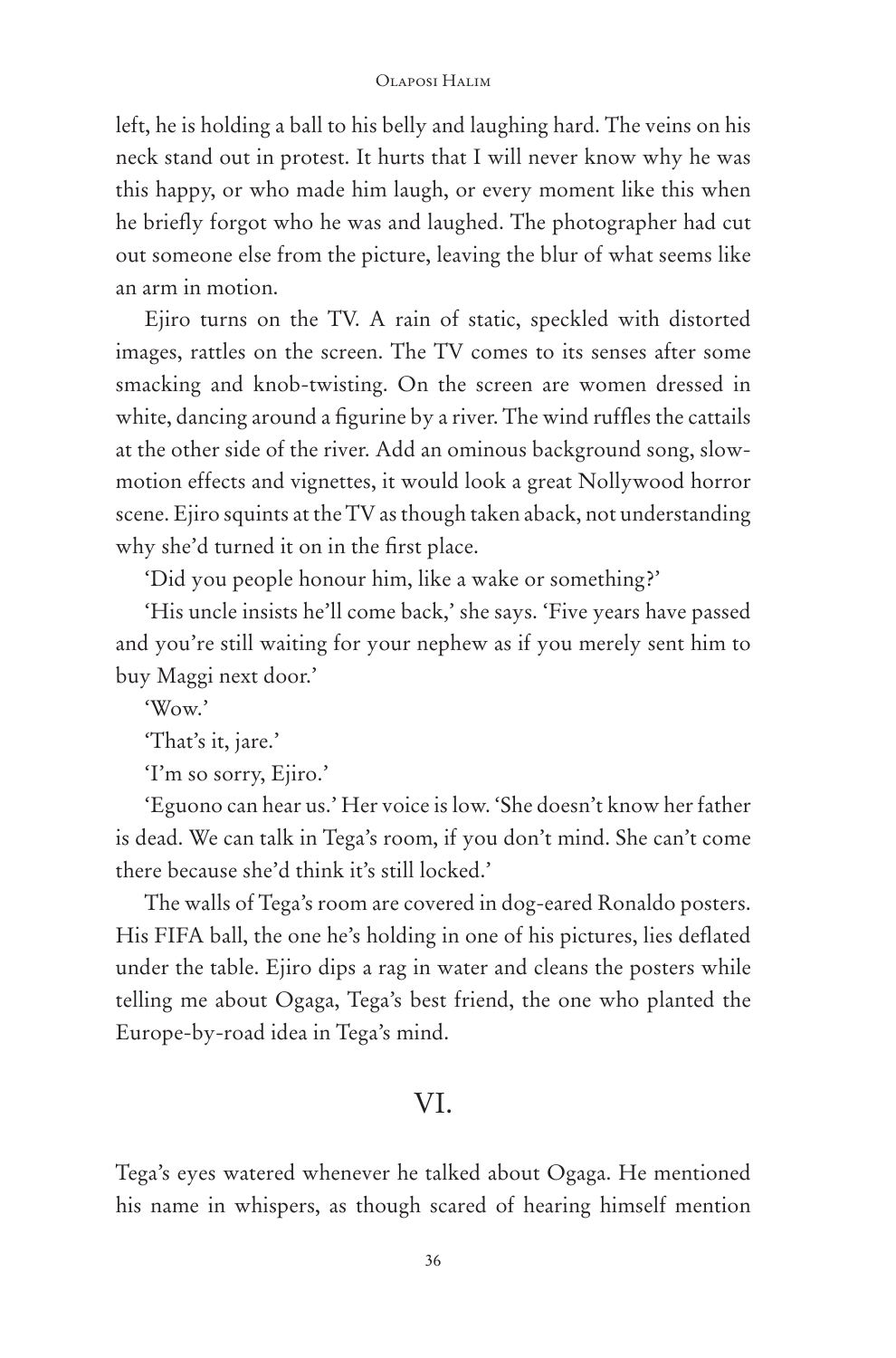it, and he glanced around to make sure nobody else was listening. Ogaga had fingers as straight as pencils, he said. Ogaga still believed in God, still closed his eyes and danced on his knees in a church that condemned people like him. Sometimes, it alarmed Tega, made him imagine Ogaga waking up one day and declaring, 'I belong to Christ now. Please leave.'

And yet he suggested they relocate to Europe to marry. He said 'relocate,' as if Europe were his hometown, some place he could drive to and toss sweets at diastemal children whose mothers would spank for not saying thank you, uncle. Ogaga planned their lives as though he was certain about the future, a transparent curtain he could peer through once in a while. After getting married in Europe, they'd make lots of money, return and disclose their sexuality to their families. Money stopped nonsense, he said, so none of them would raise a brow anymore. By God's grace.

Because Ogaga injected too much of God into his plans, Tega daydreamed money flooding the streets of European cities for their sake. His welder business wasn't working out. He couldn't save enough money for his HND. His father didn't reap the fruits of his labour because of what he did to his eye, and every morning he woke from the fire dreams, he felt forces hauling him closer to his end.

Ogaga believed he was just paranoid; no harm came to true children of God, or wasn't he a child of God? Ogaga hummed Bobby McFerrin's 'Don't Worry, Be Happy' over Tega's grumbles. He told and retold stories of the wandering Israelites, of martyrs, of the crucifixion, of the prosecution of early Christians. He accused Tega of little faith. He reminded him how somebody who'd previously embarked on the journey assured him that there were agents in Sicily who supplied instant EU passports without asking questions. Europeans gave African migrants homes and jobs once they heard their plights, because they knew they caused it in the first place. If their fathers hadn't come to colonise Africa and take away its resources and manpower, nobody would give a fuck about Europe.

It alarmed Tega, too, that Ogaga used words like *fuck*. But he was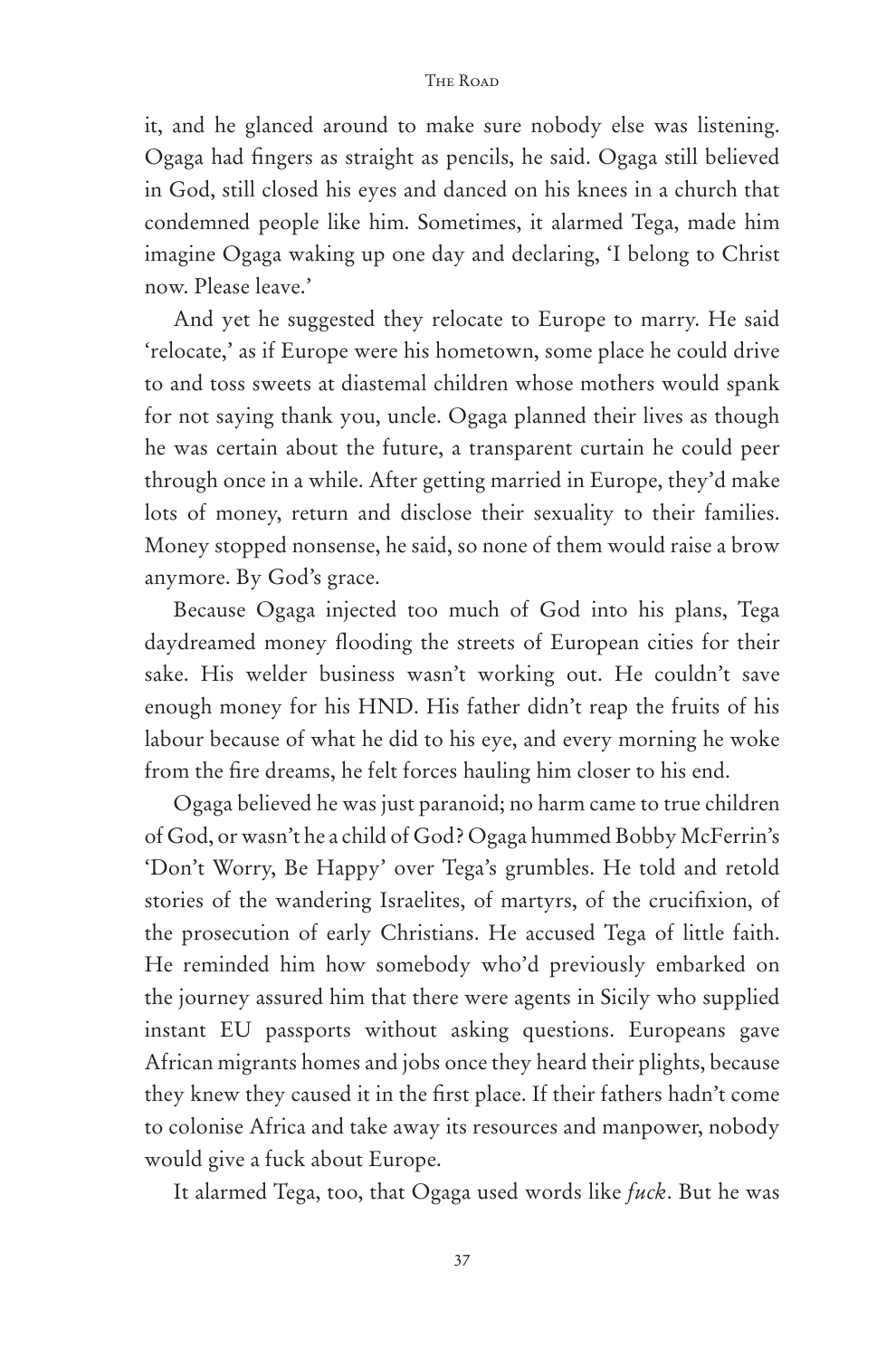learning to sieve out evil thoughts, steering all of his mind towards Europe. In Europe, he'd work with his Lab Technology diploma while Ogaga continued his jersey business. In Europe, they'd live in Central London. They'd board the Tube to see The Shard. They'd skate in the snow. They'd become all the things Nigeria dared them to try. Everything would work out because they were God's children with substantial faith.

Then Ogaga's cowrie strayed from the line. Ineligible, the seer said. Ogaga told Tega later that it was God's will that he went before him. Perhaps, it was to prepare grounds for the explosion they'd become in Europe, just like John came to clear the way for Jesus.

### VII.

Ejiro taps the bed. 'You're not a bodyguard, Ehimen. Sit down.'

I sit away from her. She's cleaning a framed photo of Tega.

'You were with Tega for like a month or so?'

'Yes. Close to.'

'That boy. Did he tell you things at all, because he was so quiet and calm.'

'Depends on what you mean.'

'In secondary school, Tega was so shy he wouldn't talk to girls. I liked him so much – now, don't laugh – I liked him so much that I learnt to play football. Still, he wouldn't look my way. Everyone thought he was going to be a priest. He told you that?'

'No, not really. Doesn't sound like a secret, though. He's not much of a talker, too.'

'That's true. Well, his father forced him to marry me. That was the beginning of his misery.'

'That's not entirely true. Tega had always been sad. Right from childhood.'

'He was my husband. You don't know him better than I do.'

'He told me things. He said that, in all his life, he'd never spoken.'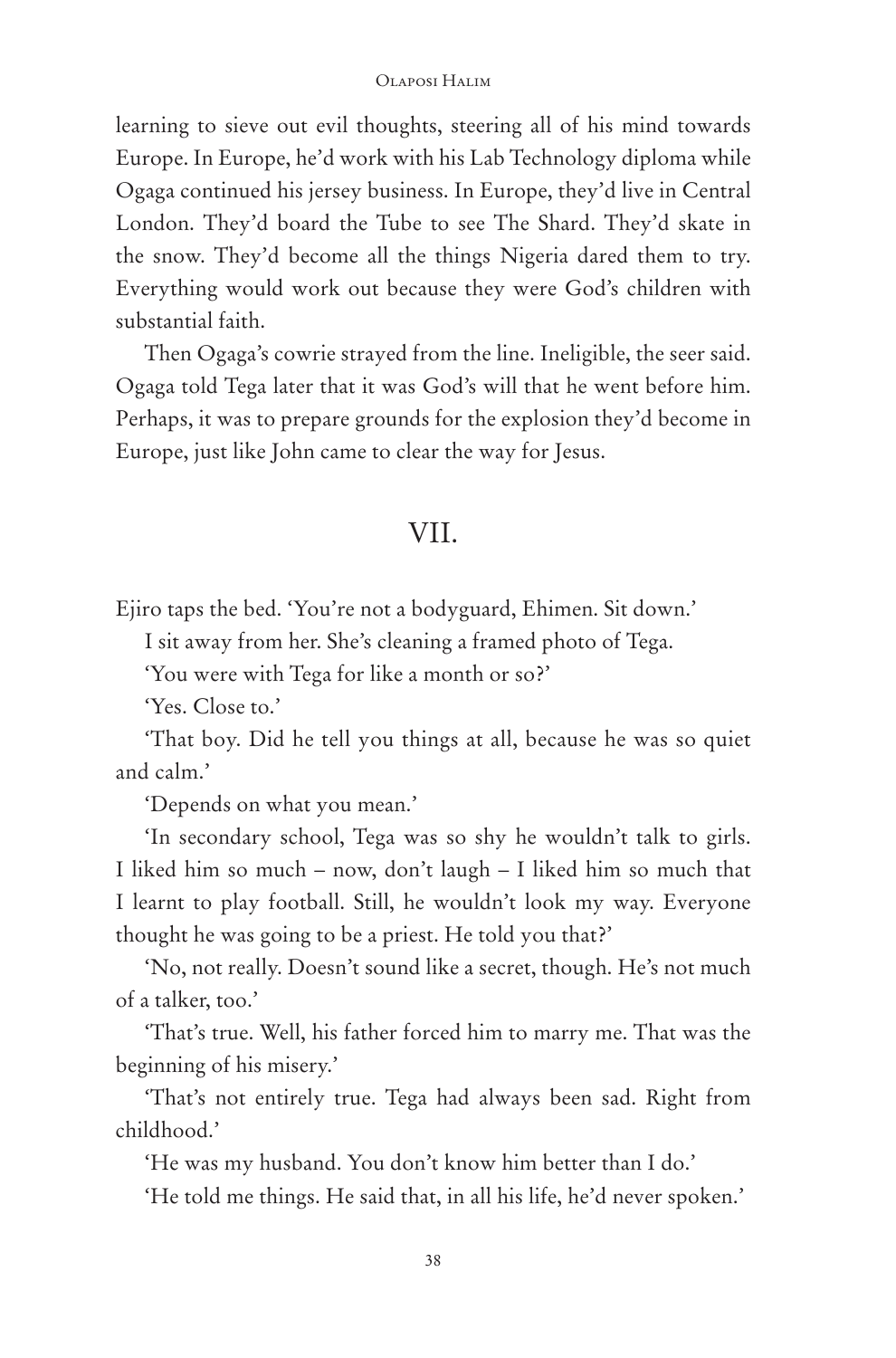She lays down the photograph. 'Do you know why he didn't tell you about me?'

'Because – I don't think so.'

'You don't think what?'

'I mean, I don't think I know why.'

Ejiro picks another photograph. Tega is wearing his Chelsea jersey here. It is so tight you can make out the triangluar structure of his torso. I remember this jersey exactly the way I remember his dead face: eyelids peeled back, eyelashes bristled, cigarette burns across lips. I carry the photograph from her and lay it on the bed, bridging the gap between us.

'He was wearing this jersey when we found him dead,' I say.

### VIII.

Tega was clinging onto an overhead rod like the rest of us cramped into the truck. There were five trucks altogether, with at least eighteen passengers stuffed in each. Before we left Agadez that morning, we were counted, all 95 of us, and assigned numbers according to the positions of our names in Mahmoud's records. Gaunt boys with purplish lips scribbled the numbers each on our sacks of garri, jerrycans of water, sachets of roast groundnuts, masks, hand gloves and our mentholated balm bottles. Then our truck belched, coughing out thick smoke, and jerked into motion. We whizzed past low shanties lined along the road. Dust trailed behind. The air sliced off turbaned men bent over their walking sticks, moving down the road in clusters. A few children showed their teeth, their navels protruding, shiny like creamed balloons. And then everything froze behind us, and an ocean of ecru land stretched beyond our sights and imagination.

Our driver, Abdoulaye, ensured we all pronounced his name the same lyrical, sluggish way. He chattered mostly in French, titillating his Frenchmen, especially the ladies who laughed hard and slapped each other on the shoulders. Once in a while, he dabbled into fragmentary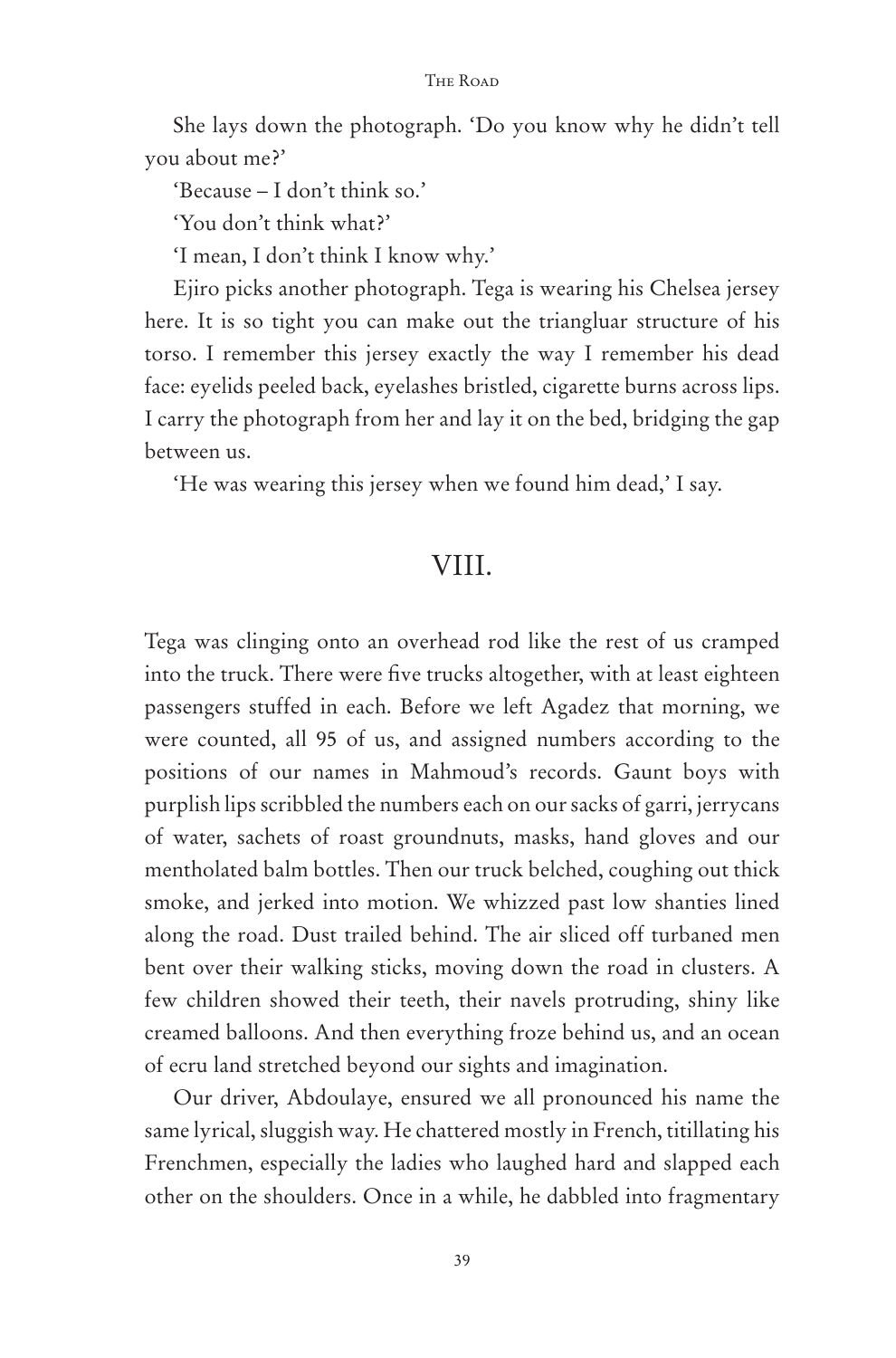English: 'This desert, *pays sec.* You tie my eye, *tu attache mes yeux,* I pass it. No hard. No hard at all. I know correct dune. We reach Libya. *Six jours.*'

I spent my time squinting at the hailstorm of dust for as long as my mask protected me. I stared and stared until the dust morphed into humans, with flappy limbs and compact bodies, chasing our trucks in undulating tides. I only stopped staring when we started to encounter corpses on the way. The bodies were all bark-dry, rendered auburn by dust, flattened to the ground like tabletops crumbled over their legs. The bodies made me drowsy, made me grope for space to rest my head. The bodies caused stagnant tears to stand in Tega's eyes. The bodies made a Rastafarian-looking woman, with her fat dreadlocks and chiseled face, retch and spray other passengers with mouldy, halfdigested groundnuts.

In the afternoon, the sun roasted your skin and left caked sweat in your armpits. Your voice gruffed because your throat was parched, but you daren't drink water. The truck wouldn't stop for you to do that, and you couldn't risk doing it while it sped on because someone could jostle against you and knock the bottle off. Even if the truck stopped for you to drink water, the water couldn't quench your thirst; it was as hot as your metal buttons against your skin. And even if it weren't that hot, you couldn't be drinking water each time you ran out of saliva. If you did, you'd finish it long before you reached the nearest Libyan town. Who'd share with you if you finished yours before time?

As though an answer to this question, a Malian boy named Ousmane was found dead one morning. He ran out of water and inhaled only dust for two days, and he died the third day. Abdoulaye and his assistant, Souleyman, laid the body in the sand. They said an Islamic prayer over it. Another man placed Ousmane's passport on his chest. In case someone who knew him passed, the person could take the message to his people. But as Abdoulaye said, it was hard for someone whose eyes were on the road to spot a passport. By then, it would have sunk into dust.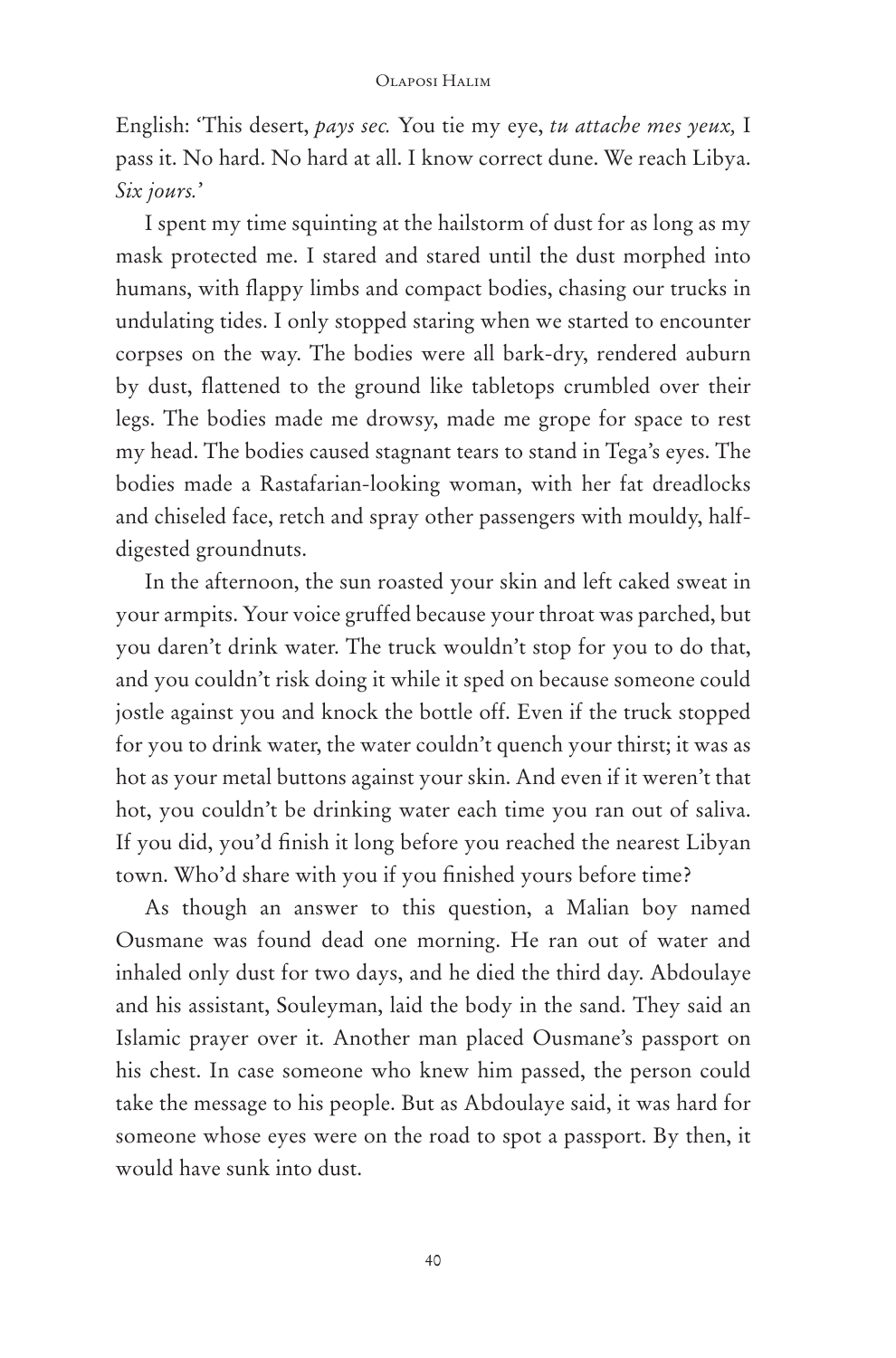# IX.

'I know you weren't just a friend to Tega,' Ejiro says. 'Just like Ogaga.'

My teeth are clattering, and I could have said a stack of things, but I'm only murmuring, 'That's not true.'

'I found out after the marriage. Tega wasn't attracted to women. That was why his father forced him to marry me.' She moves to the table, dips the rag into water, and begins to scrub, with vigor. 'I wanted to leave. My presence reminded him of who he was. But I didn't leave. I don't know. I didn't just leave. So he decided to leave instead.'

 $'$ Oh'

'I did things, too, Ehimen. Tega knew. I know he must have known. He never laid with me once, yet I had Eguono. He would have wanted to ask but his hands were tied. What could he have done?' She squeezes the rag and begins to scour the upturned legs of the table. 'There's something about some secrets, you know? They're what you know, what you're sure about, yet they're secrets.'

She replaces the table. She strides to the window and parts the curtains. Sunlight streams into the room in conical spangles, bringing with it sounds and smells: pigs grunting nearby, mucid odours of dug-up sand, a sing-song voice announcing her bananas are the best in the world.

Ejiro steps away from the window but doesn't face me. 'How exactly did Tega die?'

# X.

I don't know how *exactly* Tega died. We just found him stretched out in the morning, his skin hard like smoked meat, his eyelids rolled back. A sandstorm, wild like a swarm of locusts, had rocked the desert the previous day. The trucks had to stop. Everything was wrapped in brown mist. Sand bit the insides of your eyelids, slashed your tongue and lips, rattled in your ears. The masks stung your nose. We groped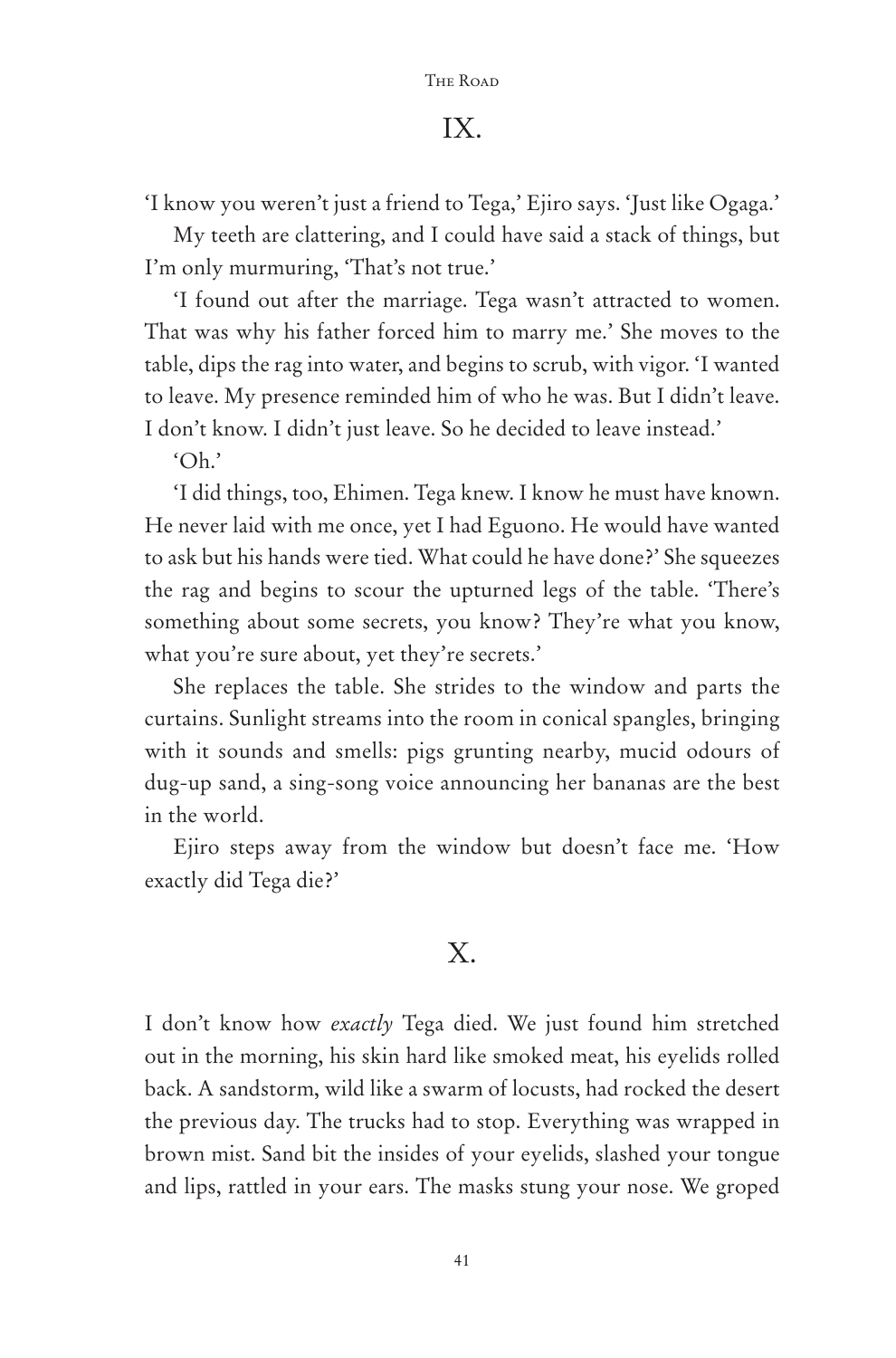for our blankets and wound them around our faces and coughed air through our mouths. Children sneezed and sneezed and stretched their necks in their mothers' arms. By the time the sand settled, two adults were dead. One of them swallowed so much sand he kept coughing even as he lay stiff in death. The Rastafarian-looking woman started to whimper. She traced a line down her trousers and started a song in French.

As if by instinct, others joined her. They lined in procession and sang a dirge. It was airy, this dirge, stuffed with sighing vocables and monosyllables. And it was sadly beautiful that the song united them all. Nigerian and Ghanaian and Gambian women picked up the mantra easily, even though they didn't understand it. A Senegalese woman with strokes like stretchmarks all over her arms yanked off her blouse. Buttons flew in the air. She slipped her skirt over her head. Abdoulaye watched her dance away; he folded his hands and leaned on the truck and sighed. No one went after her. Soon, the clouds of dust on the horizon swallowed her, spinning her fast into oblivion.

As usual, it was a cold night. The air was still, yet it clogged up your nostrils, and formed layers on your palm. We curled up, knees touching chins, even though we were swaddled in blankets. A few others smoked around a fire. One of the men started a slow song. His eyes sparkled in the light. Others joined as soon as they'd picked up the hook. Soon, their voices, guttural and deep, sailed into space.

Tega and I were staring at the stars. 'I wonder how Ogaga is doing,' he said.

'If only you had a phone.'

'Do you expect anything from me? Like a relationship or something?'

'No. You have Ogaga, and—'

'My father never forgave me.'

'It was a mistake. You didn't wake up and plan to blind him.'

'Not that. I'm talking about who I am.'

'Oh.'

'I told him who I was because ... I had to. I deformed him, right? So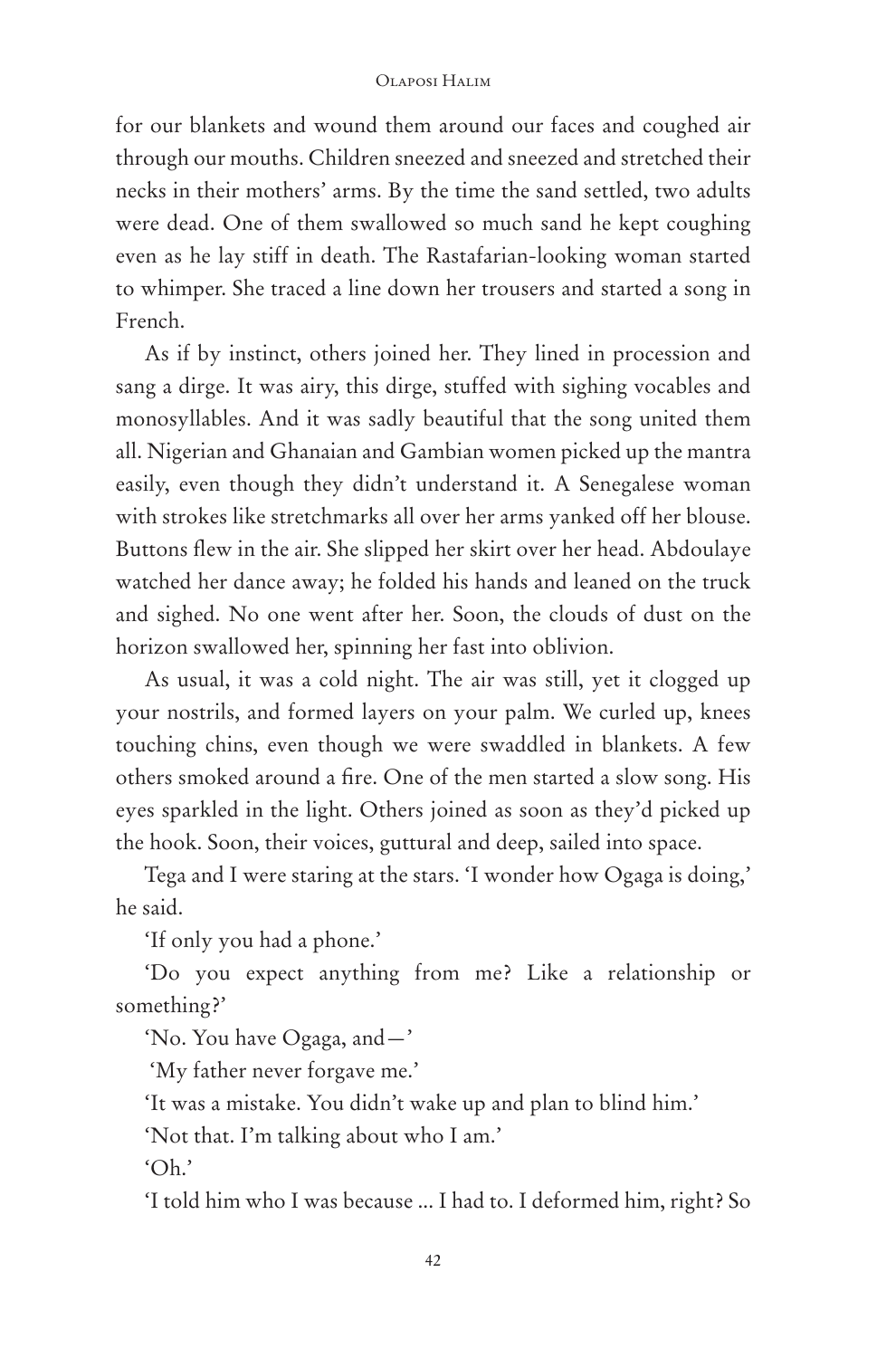I felt obliged to tell him. Was it wrong?'

The singing voices had reached crescendo. I heard them travel far away, across lands and oceans, landing in Italy before their owners. Still, the desert hummed above them. The fire was dying off and a few people were snoring.

'I don't think it was wrong,' Tega continued. 'But he went to find a girlfriend for me. I told him I didn't love her. He looked at me and I saw disdain in his eyes. My father had never looked at me that way.'

The desert hummed on.

'I've never talked about this with anyone.'

'Don't you feel safe with me?'

'I haven't said otherwise.'

'Then I'm listening.'

'That's all for today, Ehimen.'

'Well. $'$ 

'I love you.'

'Reduce your voice, Tega.'

'Fuck them! I love you!'

'Jesus!' Feigning fear, I covered his mouth with my hand. He flicked his tongue against my palm until I pulled away. We withdrew into our blankets and kept chuckling until he said, 'You have a lighter?'

He was still smoking when I fell asleep. He was dead in the morning. His eyelids were rolled back like the peeling of an exotic fruit. There were burns on his lips, ostensibly from the cigarette. The rubber seed he brought from home, which he'd been tossing, lay beside him. I took off his necklace and his wallet before they laid him in the dune. The journey continued, and the jokes came, and the wind howled, and I crouched there trying to breathe, as if Tega wasn't lying behind, swathed in dust and distance.

I didn't cry for Tega until we reached Qatrun, until we were waiting for the road to clear up so we could proceed to Tripoli. Even in Qatrun, in the cold zinc room with fat cockroaches raining on you in the dark, I didn't cry loud enough. Not even when some of us who reached the Mediterranean drowned after several dinghies capsized in the sea. It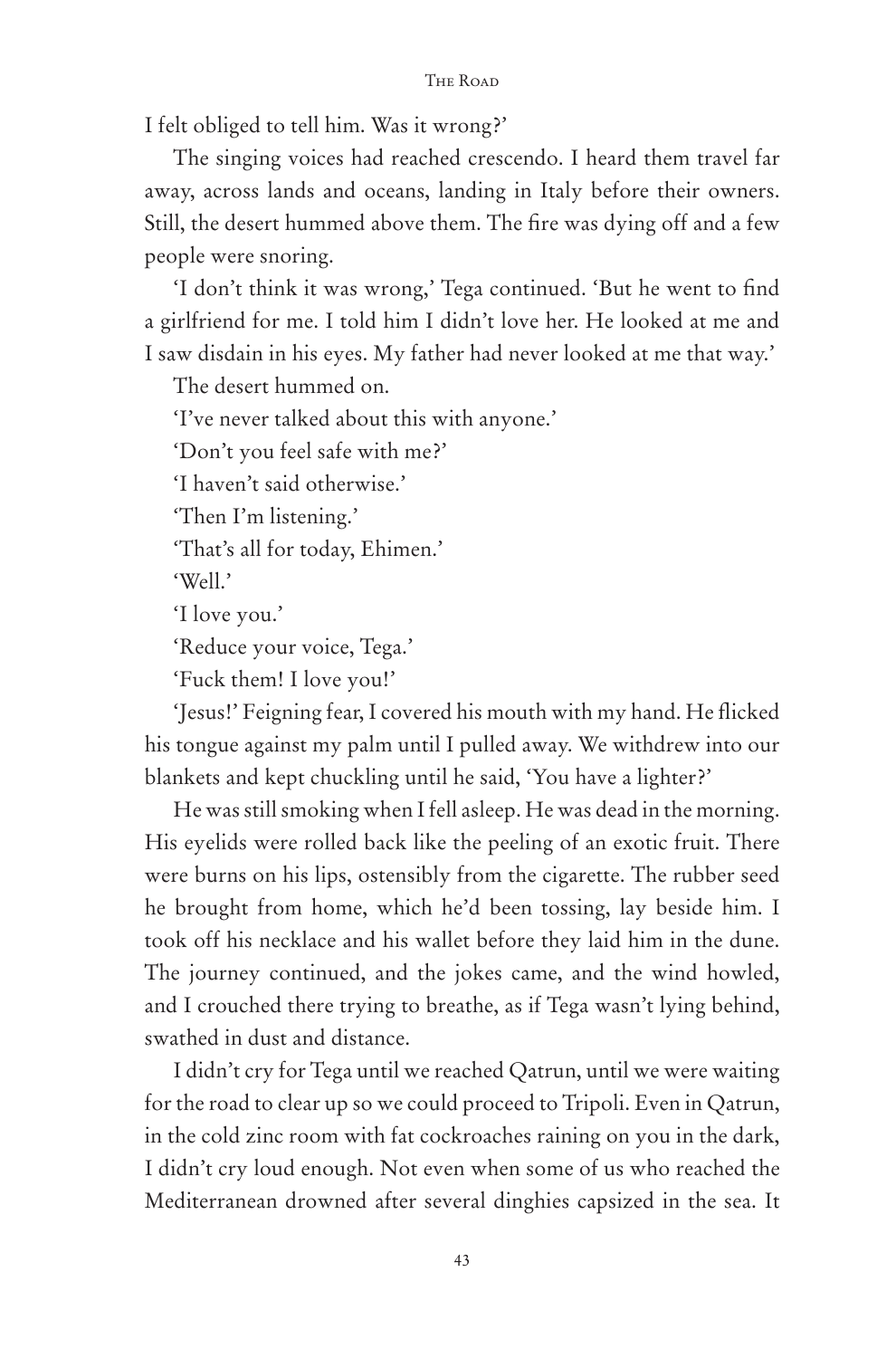was after the International Organisation for Migration rescued us a year later that I wailed openly. I held Tega's necklace to my chest and buried my head in the sand and elbowed off intruders.

### XII.

I'm bending beside the pit Ejiro asked me to dig while she rummages through Tega's welding equipment. First, she pulls out his helmet, nuzzles it, lays it aside. Then she shakes the apron, and two metal balls fall on the slab of cement she's standing on. She picks them up, tucks them inside her jeans pocket. Next is a face mask she unearths from the pile. There are clamp pliers inside a small polythene bag, all shaped like the thighs of defeathered broilers. Ejiro takes them out and lays them on the floor. She shakes the bag, and an angle grinder clatters on the ground; its disc, rusty and thick with grime, breaks into two. She pulls out gloves and safety glasses and, finally, earmuffs. She throws the items into a leather bag. She ties up its mouth with a jute rope. She drops it into the pit I've dug.

'Did he tell you he stole the necklace?' she asks. 'Well, he did. He was still feeling his father never forgave him. He entered his room on his funeral night and stole it. He felt it would keep him close to the old man. Me, I thought it was unnecessary. The old man had forgiven him.'

'But he never accepted him that way.'

'Ugh.'

'That's the thing, Ejiro. You don't understand. No one understands. But I guess it's okay. It's okay not to understand, right?'

 $T<sub>m</sub>$ 

'It's okay. Let's pray for him.'

In the dull, watery sun, we hold hands over the mound and mutter prayers for Tega. We sit on the raffia mat after burying the equipment. Eguono sways out to us. There's a tentative smile perched on her face. She's carrying a cardboard, which she hands over to Ejiro like a present. Eguono has made a perfect replica of Tega. The laughing Tega.